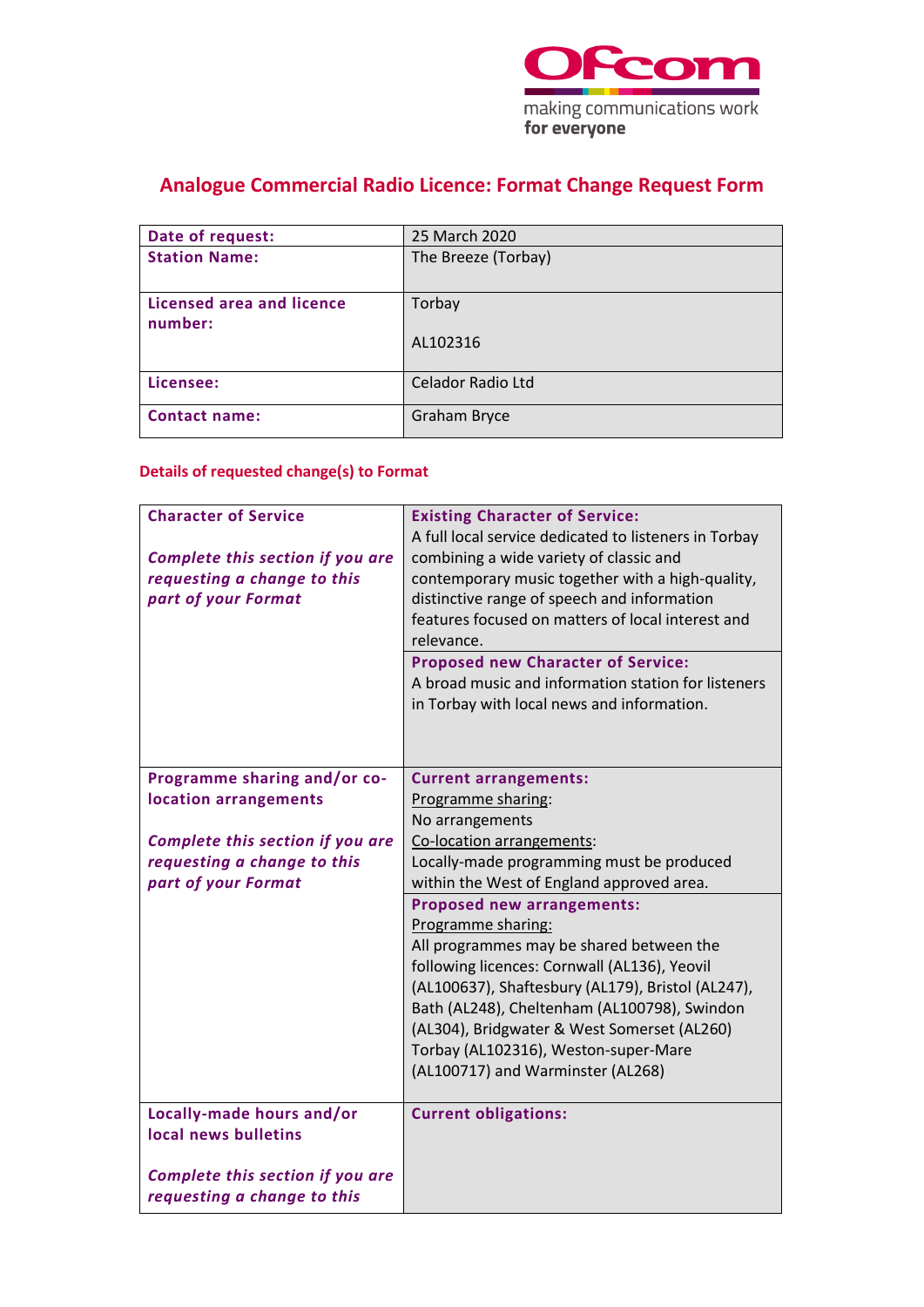| part of your Format | Proposed new obligations: |
|---------------------|---------------------------|
|                     |                           |
|                     |                           |
|                     |                           |

The holder of an analogue local commercial radio licence may apply to Ofcom to have the station's Format amended. Any application should be made using the layout shown on this form, and should be in accordance with Ofcom's published procedures for Format changes. 1 Under section 106(1A) of the Broadcasting Act 1990 (as amended), Ofcom may consent to a change of a Format only if it is satisfied that *at least* one of the following five statutory criteria is satisfied:

- *(a) that the departure would not substantially alter the character of the service;*
- *(b) that the departure would not narrow the range of programmes available by way of relevant independent radio services to persons living the area or locality for which the service is licensed to be provided;*
- *(c) that the departure would be conducive to the maintenance or promotion of fair and effective competition*
- *(d) that there is evidence that, amongst persons living in that area or locality, there is a significant demand for, or significant support for, the change that would result from the departure; or*
- *(e) that (i) the departure would result from programmes included in the licensed service ceasing to be made at premises in the area or locality for which the service is provided, but (ii) those programmes would continue to be made wholly or partly at premises within the approved area (as defined in section 314 of the Communications Act 2003 (local content and character of services)).*

Only one of these five criteria need be satisfied in order for Ofcom to consent to the proposed change. However, even if Ofcom is of the opinion that the proposed change satisfies one or more of the statutory criteria, there may be reasons (depending on the particular circumstances of the case) why Ofcom may not consent to the proposed change. The additional criteria to which Ofcom will have regard when exercising this discretion can be found on our website.<sup>2</sup>

Applicants should note that, under section 106ZA of the same Act (as amended), a proposed change that *does not* satisfy the first or last of these criteria (i.e. a change that Ofcom considers *would* or *could* substantially alter the character of the service, or does not relate to the origin of locally-made programmes) must, if it is to be considered further under any of the other three criteria, be consulted upon.

In the event that Ofcom receives a request for Format change and considers that criterion (a) or (e) is *not* satisfied, it will seek confirmation from the applicant as to whether it wishes

<sup>&</sup>lt;sup>1</sup> Available at https://www.ofcom.org.uk/ data/assets/pdf file/0024/87405/The-regulation-of-[Format-changes.pdf](https://www.ofcom.org.uk/__data/assets/pdf_file/0024/87405/The-regulation-of-Format-changes.pdf)

<sup>&</sup>lt;sup>2</sup> At https://www.ofcom.org.uk/ data/assets/pdf\_file/0024/87405/The-regulation-of-Format[changes.pdf](https://www.ofcom.org.uk/__data/assets/pdf_file/0024/87405/The-regulation-of-Format-changes.pdf)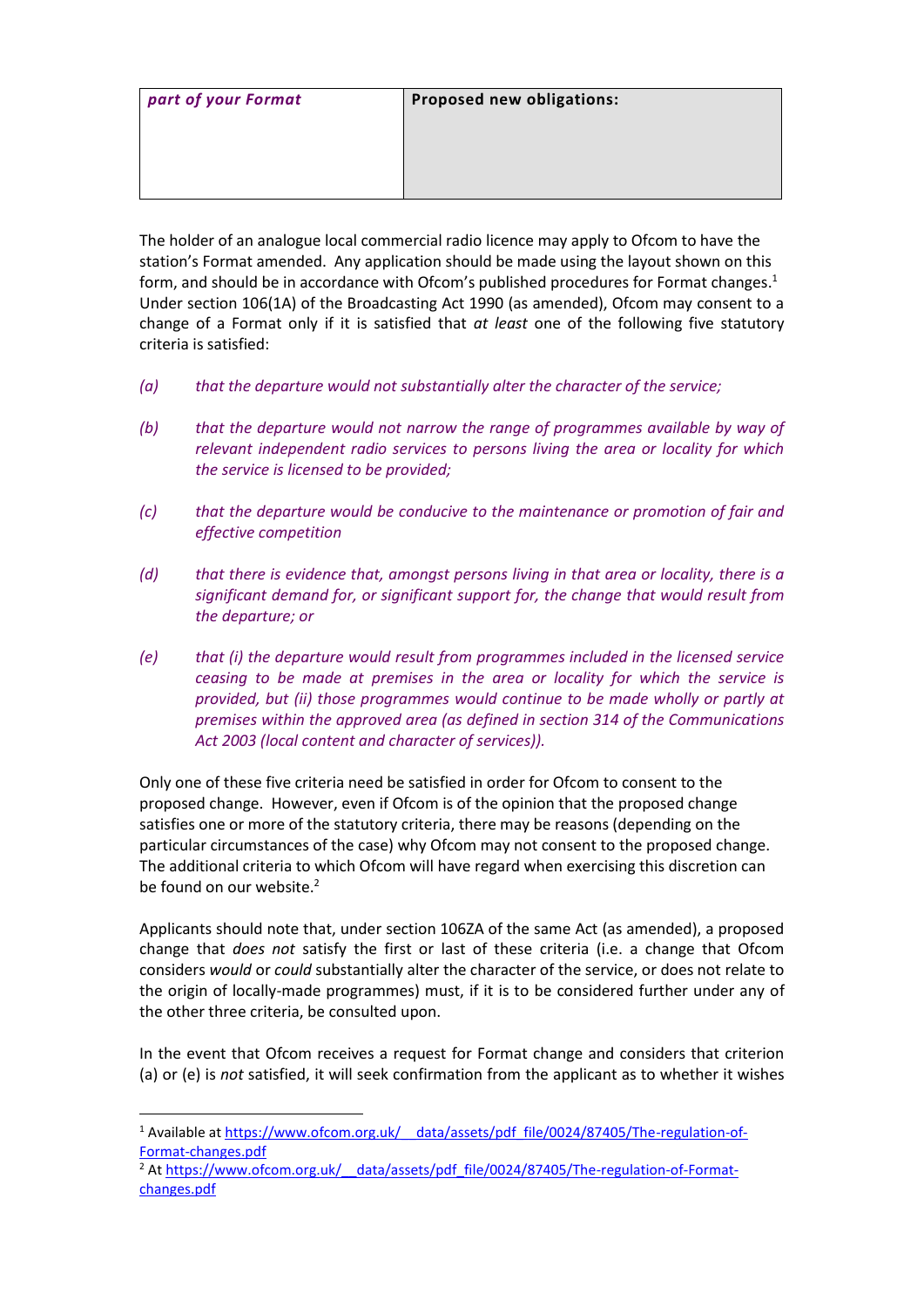to proceed with the request (and, if so, whether it wishes to amend or replace its submission in light of the necessity to make it public).#

### **Please set out the statutory criterion, or criteria, set out in section 106(1A) of the Broadcasting Act 1990 that you believe is/are satisfied in relation to this Format change request, and the reasons for this.**

- a. The proposed change would not substantially alter the character of service. The change to local hours and programme sharing are in line with Ofcom's localness guidelines. The change to the wording of the character of service does not represent a substantial change and simply recognises a simplified and more accurate description of the service as it has been broadcast for several years.
- b. The change in the wording of the format will not narrow the range of programmes available to listeners in the area. The music played would remain a mix of tracks currently includes some tracks predominantly from the 70s and 80s with some tracks from the 60s and 90s and occasional more recent tracks. The other local service available in the area is Heart, which plays music predominantly from after 2000 plus some music from the 1990s. The service will continue to offer local news and local weather forecasts throughout daytime together with local travel and traffic news.
- e. Programmes included in the licensed service will cease to be made at premises in the area or locality for which the service is provided, but those programmes will continue to be made wholly or partly at premises within the approved area.

**Please provide any additional information and/or evidence in support of the proposed change(s) below. In particular, the applicant may wish to outline how they see that the proposed change fits within Ofcom's published Format change request policy<sup>3</sup> and also Ofcom's Localness guidance, which includes our co-location and programme sharing policy. 4**

#### *Notes*

# Ofcom may approve a change under any of criteria (b) to (d) without consultation, or after a consultation of less than 28 days, if Ofcom considers that to hold a consultation at all, or for 28 days or more, would result in a delay that would be likely to prejudice the interests of the licensee. Ofcom may also remove for the purposes of consultation any confidential information submitted by the licensee.

#### **Data Protection**

We require the information requested in this form in order to carry out our licensing duties under the Broadcasting Act 1990, Broadcasting Act 1996 and Communications Act 2003. Please see Ofcom's General Privacy Statement [www.ofcom.org.uk/about-ofcom/foi](http://www.ofcom.org.uk/about-ofcom/foi-dp/general-privacy-statement)[dp/general-privacy-statement](http://www.ofcom.org.uk/about-ofcom/foi-dp/general-privacy-statement) for further information about how Ofcom handles your personal information and your corresponding rights.

<sup>&</sup>lt;sup>3</sup> Available at https://www.ofcom.org.uk/ data/assets/pdf\_file/0024/87405/The-regulation-of-[Format-changes.pdf](https://www.ofcom.org.uk/__data/assets/pdf_file/0024/87405/The-regulation-of-Format-changes.pdf)

<sup>4</sup> Available at<http://stakeholders.ofcom.org.uk/broadcasting/radio/localness/>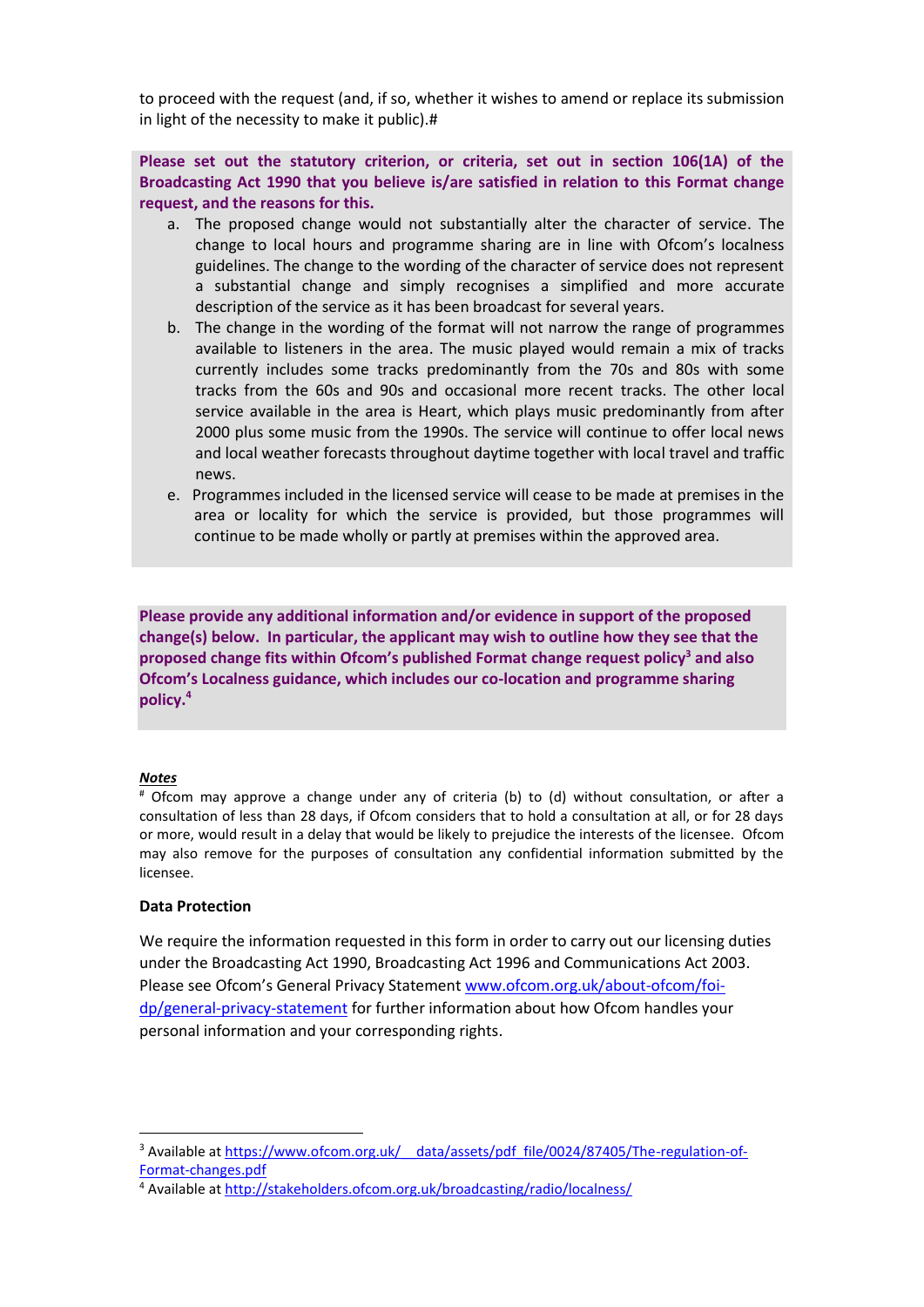# Ofcom notes on the request

## **Statutory requirements**

This request relates to the FM licence for Torbay held by Celador Radio Ltd, broadcasting as The Breeze.

Every FM local commercial radio station is required to broadcast a service which complies with a defined 'character of service', and also a certain amount of locally-made programming and local news. These requirements are specified in its Format. Locally-made programmes are those made within a station's licensed area or, where Ofcom has approved a wider area relating to that station, that 'approved area'.

Celador Radio Ltd has requested the following changes to the Format of the Torbay licence:

- To change the character of service description from *"a full local service dedicated to listeners in Torbay combining a wide variety of classic and contemporary music together with a high-quality, distinctive range of speech and information features focused on matters of local interest and relevance"* to *"A broad music and information station for listeners in Torbay with local news and information".*
- To share all locally-made programming with other commercial radio stations owned by Bauer in the West of England approved area (Bauer amended).

These proposed changes would change the character of service as set out in the Format of the licence, and accordingly can be agreed only if Ofcom is satisfied in regard to one of the statutory criteria set out in section 106(1A) of the Broadcasting Act 1990 (as set out in the request, above).

If we are satisfied in relation to one of the statutory criteria, we are then able to decide whether or not to approve the request, taking account of our published policy criteria.

## **Assessment**

## Proposed change to 'character of service'

The proposed change to the music format description is not considered to be a change to the character of service, and thus can be approved without the need for the request to be considered in accordance with the statutory Format change process<sup>5</sup>.

With the regard to the other proposed changes to the character of service description, we were satisfied in relation to section 106(1A)(a) of the Broadcasting Act 1990 on the basis that The Breeze will continue to be the only local commercial radio station which has a requirement to provide local news and information specifically for Torbay (rather than a wider geographic area), in a manner that is consistent with Ofcom's published localness guidelines.

We were also satisfied that there were no policy grounds upon which to reject this request, taking account of our published policy criteria on Format changes. In particular, for the

<sup>&</sup>lt;sup>5</sup> [Review of music in radio Formats](https://www.ofcom.org.uk/__data/assets/pdf_file/0025/51667/statement.pdf) (published in June 2015)